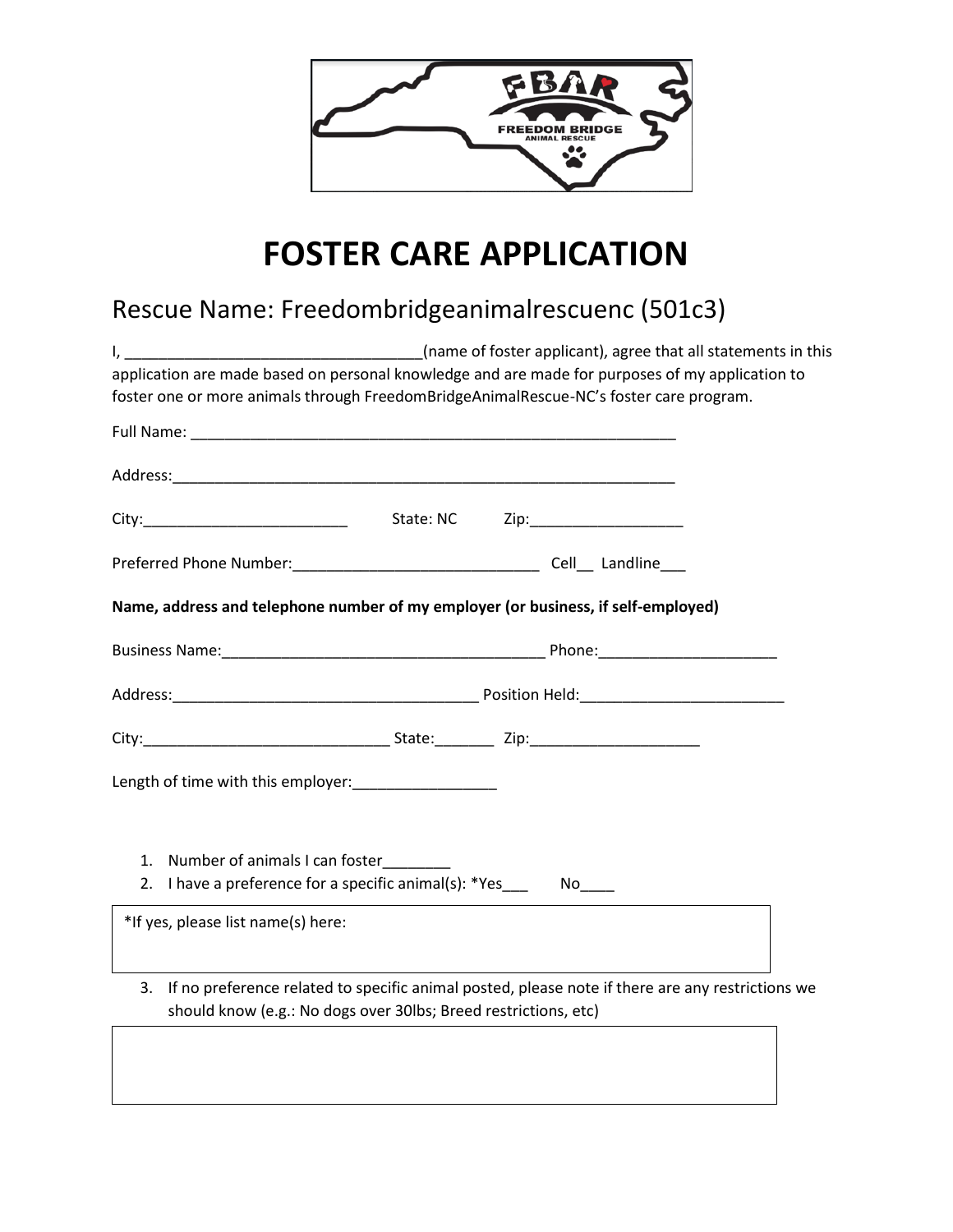- 4. It is preferred that foster pups learn to sleep in their crates. Do you have concerns with this: Yes\_\_\_\_\_ No\_\_\_ (if Yes please describe)
- 5. Where do you plan to keep the pup (all dogs are pups), during the day if/when you are not home?

I understand that Freedombridgeanimalrescue-NC (FBAR-NC) is very concerned about the security and safety of my foster animal and all animals in its custody, as well as its ability to keep track of all animals rescued.

I understand that it is my responsibility to communicate in a timely fashion when notified by FBAR-NC personnel and/or notify immediately with any concerns. My preferred method of contact is:

| 6. I own my home and permitted to bring an animal or animals into my dwelling______                                                                                                                                            |  |
|--------------------------------------------------------------------------------------------------------------------------------------------------------------------------------------------------------------------------------|--|
| 7. I rent my home and am permitted to bring an animal or animals into my dwelling **                                                                                                                                           |  |
|                                                                                                                                                                                                                                |  |
| I have a fenced yard: Yes________ No______ If yes: Est height___________; What is it made<br>8.                                                                                                                                |  |
| 9. I have _______ companion animals at my home currently. I have copied this page (one for each                                                                                                                                |  |
|                                                                                                                                                                                                                                |  |
| animal) and I have provided details for all companion animals currently at my home and/or any                                                                                                                                  |  |
| companion animals at my home in the past 5 years.                                                                                                                                                                              |  |
|                                                                                                                                                                                                                                |  |
|                                                                                                                                                                                                                                |  |
| Gender: Samuel Contract of the Second Second Second Second Second Second Second Second Second Second Second Second Second Second Second Second Second Second Second Second Second Second Second Second Second Second Second Se |  |
| The above companion animal is: _____currently residing in my home; ____lived in my home in the last 5                                                                                                                          |  |
| years but no longer with me* (if this is checked, please provide what                                                                                                                                                          |  |
|                                                                                                                                                                                                                                |  |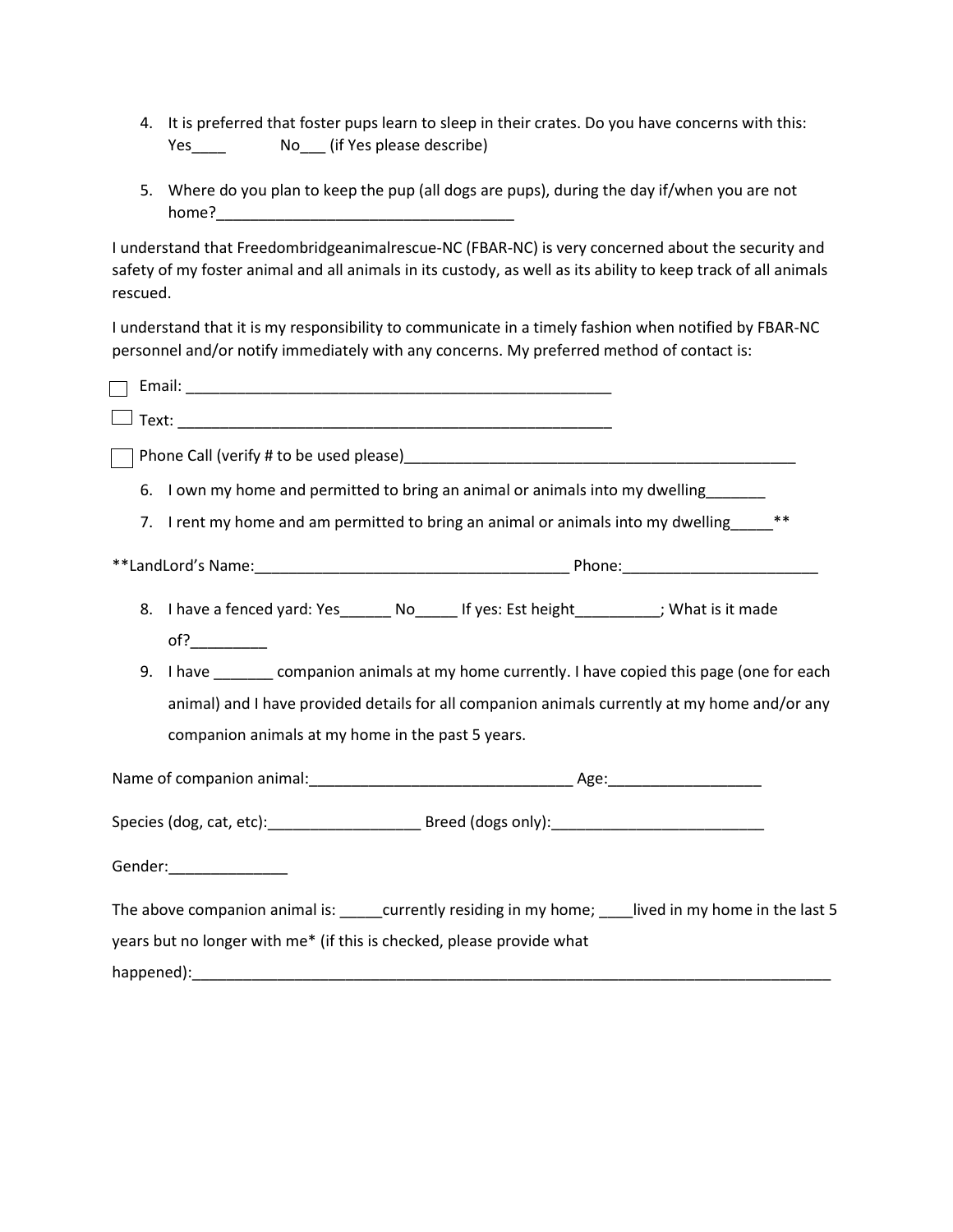| Current Animals (please check all that apply):                                                             |                                                                           |
|------------------------------------------------------------------------------------------------------------|---------------------------------------------------------------------------|
| ___Spay/Neutered                                                                                           |                                                                           |
| ___I have bred this animal in the past                                                                     |                                                                           |
| ___I am currently breeding this animal                                                                     |                                                                           |
| __Declawed (cat)                                                                                           |                                                                           |
| __Debarked (dog)                                                                                           |                                                                           |
|                                                                                                            |                                                                           |
|                                                                                                            |                                                                           |
|                                                                                                            |                                                                           |
|                                                                                                            |                                                                           |
| Name of veterinarian(s) I use for my companion animals is (if more than one, please list all veterinarians |                                                                           |
| consulted in the last 5 years). (Providing this information gives us permission to call your vet for       |                                                                           |
| check):                                                                                                    |                                                                           |
|                                                                                                            |                                                                           |
|                                                                                                            |                                                                           |
| Records are under the name of (if different than listed): <b>All and Strategies</b> Records are under the  |                                                                           |
| 10. I have ________ children in the house. Ages:                                                           | Later provide list of all process and contract of all provide list of all |
| people living in the house/or who will have regular contact with our animal(s) and their                   |                                                                           |
| relationship:                                                                                              |                                                                           |
| Name                                                                                                       | Relationship                                                              |
|                                                                                                            |                                                                           |
|                                                                                                            |                                                                           |
|                                                                                                            |                                                                           |
|                                                                                                            |                                                                           |